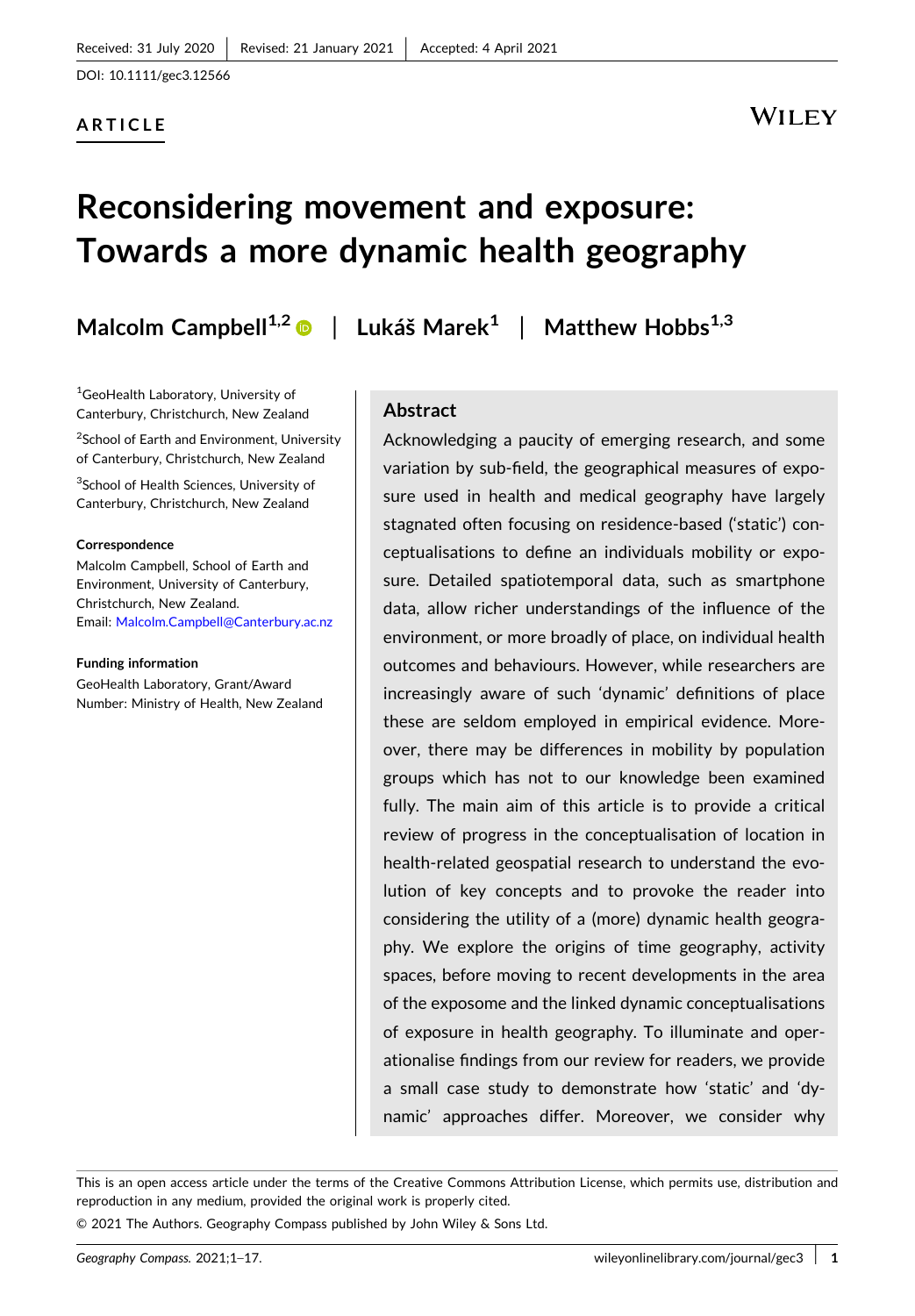**2**

understanding heterogeneity in mobility could be particularly salient in the field of health geography, and to the discipline of geography more broadly. To conclude, we help readers understand the practical considerations of data privacy, the process of data collection, data processing, and interpretation, and dissemination of findings to offer practical assistance for those who are grappling with 'dynamic' definitions of mobility and conceptualisations of exposure.

#### **KEYWORDS**

environment and society, GI science, health geography, mGeoHealth, quantitative methods

#### **1** <sup>|</sup> **BACKGROUND**

The study of how place influences health is well established (Curtis & Rees Jones, [1998](#page-14-0); Pearce et al., [2006;](#page-15-0) Rundle et al., [2016;](#page-15-0) Xu & Wang, [2015\)](#page-16-0). However, it could be argued that methods in health geography have stagnated (Hobbs & Atlas, [2019](#page-14-0)) with measures often focusing on residence based conceptualisations ('static'), such as home address, to define an individual's mobility or exposure (Campbell et al., [2013,](#page-13-0) [2014](#page-13-0); Cummins, [2007](#page-14-0); Macintyre et al., [2002;](#page-15-0) Rosenberg, [2016a](#page-15-0); Tobias & Cheung, [2003\)](#page-16-0). Indeed, there is growing discontent in the health geography literature about the lack of appropriate conceptualisation of 'place' (Macintyre et al., [2002\)](#page-15-0) or of the role of mobility (Morris et al., [2016\)](#page-15-0). While, acknowledging some variation by sub‐field, researchers are increasingly aware of 'dynamic' conceptualisations of place: but, these are challenging to employ as a method. While some scholars have progressed towards tracking the movement of people or changes in environmental exposures in both space and time ('dynamic'), a recent review of exposure to the retail food environment and obesity highlights many have not: 89.4% of all included studies ( $n = 113$ ) used 'static' buffers or area unit-based metrics of exposure (Wilkins et al., [2019](#page-16-0)). Life course epidemiology has long recognized the role of time in long‐term exposure effects, and that different exposures operate over people's lives and their residential history (Helbich, [2018](#page-14-0)). However, a persistent problem yet to be fully addressed, is the accurate estimation of the causally relevant geographic context for individuals (Kwan, [2012\)](#page-14-0), also known as the Uncertain Geographic Context Problem (UNCoP) which has persistently challenged researchers trying to use 'dynamic' definitions of place. There is still a paucity of evidence that quantifies both the nature and extent of any such differences between 'static' and 'dynamic' approaches and explicitly relates these conceptualisations to environmental exposure. There is also methodological confusion about the most appropriate way in which to use 'dynamic' conceptualisations of place, mobility and environments, potentially explaining inconsistencies in study results (Liu et al., [2020](#page-14-0)).

#### **1.1** <sup>|</sup> **Time geography**

While rarely discussed in current evidence, the concepts relevant for 'static' versus 'dynamic' measures have epistemological origins in the activity space and time geography literature. With respect to time geography, proximity to an exposure was in itself considered enough (Hägerstraand, [1970\)](#page-14-0). However, Hägerstraand [\(1970\)](#page-14-0) conceptualised the idea of a space‐time path, the movements of a person through space and time simultaneously.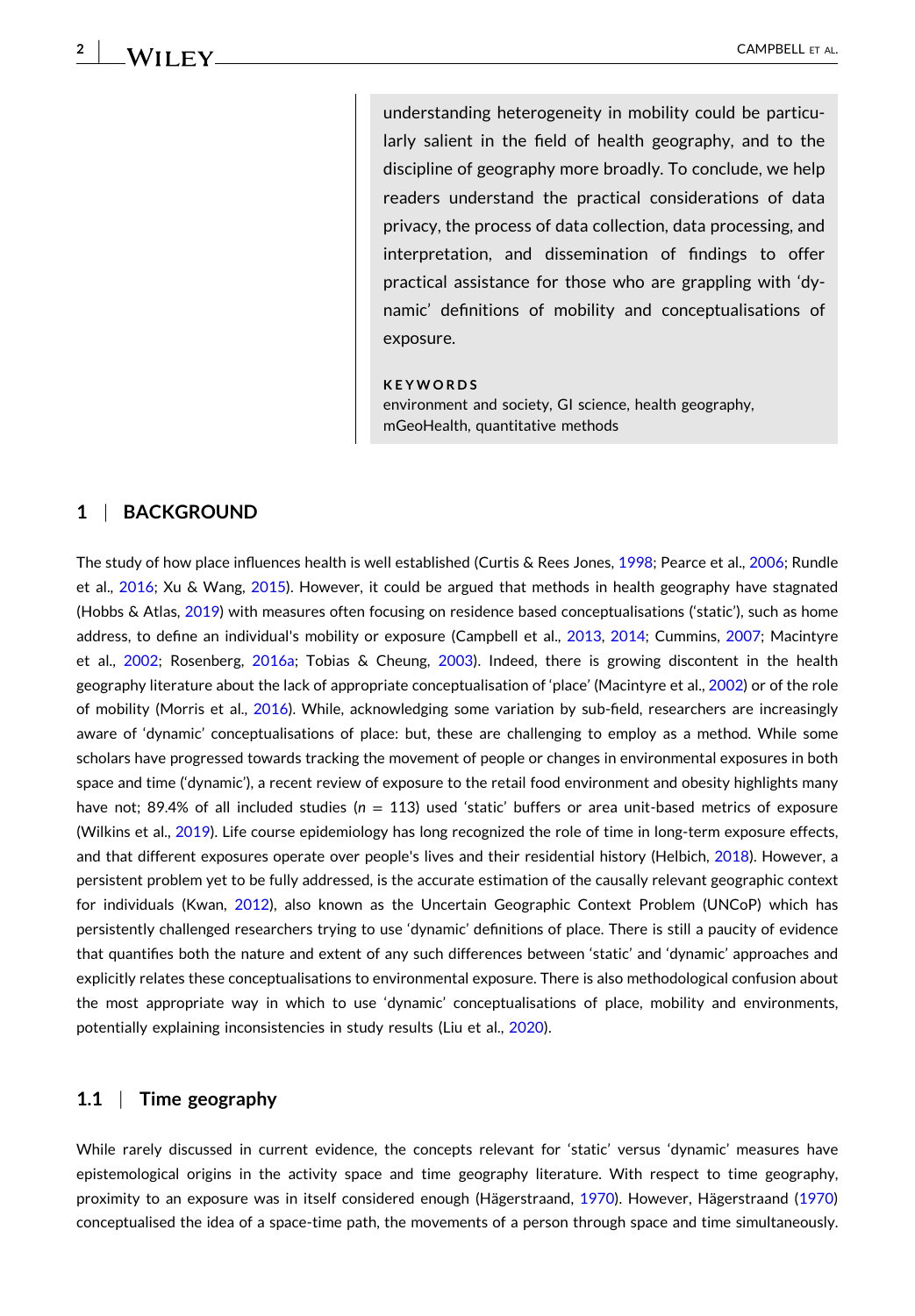The 'activity space' concept is one example which moves beyond 'static' spatial units to a personalised exposure area (Perchoux et al., [2013\)](#page-15-0). Activity spaces can be defined as the areas that people move within or travel through during their daily activities (Sherman et al., [2005](#page-15-0)). Nevertheless, health geography has (still) not integrated these ideas especially well, with a few exceptions (Perchoux et al., [2013](#page-15-0)). For instance, Leal and Chaix ([2011](#page-14-0)) found that 90% of the studies examining the associations between built environment and cardiometabolic risk factors focused their analysis solely on residential environments. Perchoux et al. ([2019](#page-15-0)) argue that the temporal aspects such as time spent at specific locations are only rarely considered. However, these concepts are increasingly relevant when data sources, such as smartphone location data, increasingly capture both high frequency spatial and temporal data. Detailed spatiotemporal data for individuals allow researchers to more fully understand the influence of environment, or more broadly of place, on individual health outcomes and health behaviours (Hobbs & Atlas, [2019](#page-14-0)).

#### **1.2** <sup>|</sup> **The exposome**

The exposome is defined as the totality of human environmental exposures, in other words, all those exposures that are non-genetic (Hughes, [2014;](#page-14-0) Rappaport, [2011](#page-15-0); Wild, [2005](#page-16-0), [2012](#page-16-0)). It could be argued that the research on the exposome necessitates a geographical perspective (Jacquez et al., [2015\)](#page-14-0) given the environment-person connections and movement of people between discrete environments. The quantification of such an all‐encompassing concept is truly challenging at a single location in time, and even more complex over time. The long‐term aim of this type of research would be to attempt to capture the totality of influences (spatio-temporally) on health and well-being over the life course. In this paper, we use an empirical case study as a point of departure to highlight the need for 'dynamic' conceptualisation by explicitly comparing with 'static' conceptualisations and to illuminate key challenges.

#### **1.3** <sup>|</sup> **Towards a dynamic conceptualisation of place**

The static approache relates to the effects of place by utilising a single location, such as a house, workplace or school (Laatikainen et al., [2018\)](#page-14-0). However, it is known that this does not accurately reflect the daily mobility of individuals *between* places (Thornton et al., [2017\)](#page-16-0). Real time mobile location and GPS derived data are becoming increasingly ubiquitous. This data deluge, to some extent aids geographers desiring a 'dynamic' conceptualisation of place (Laatikainen et al., [2018](#page-14-0)) by utilising richer fine‐grained data sources. Arguably, this dynamic conceptualisation allows for more precise place‐based (or environmental exposure) estimates linked to daily movements. These new(er) data sources provide a more 'dynamic' assessment of the spatio‐temporal effects of place on the health of individuals.

Emerging technologies also enable the potential for more rapid spatio-temporal intervention(s): avoiding areas of momentarily extreme poor air quality or 'nudges' away from or towards aspects of the environment such as alcohol outlets or greenspaces. The 'dynamic' work has only just begun, primarily using small sample populations (Apparicio et al., [2016;](#page-13-0) Donaire‐Gonzalez et al., [2016;](#page-14-0) Oliver et al., [2015](#page-15-0)). However, it is becoming apparent that the use of personal location data is necessitating a shift in thinking in health geography research. The use of location has been integral in the endeavours of health or medical geography. However, there is emerging evidence that other fields, for example in mHealth (Donaire‐Gonzalez et al., [2016](#page-14-0); Steinhubl et al., [2015\)](#page-15-0) or health research more broadly (Richardson et al., [2013\)](#page-15-0) are discovering and promoting the value of spatial information. As others note, it is transportation and health that account for many of the advances in this area (Birenboim & Shoval, [2016](#page-13-0)).

The possibility and utility of using 'dynamic' approaches is a frequent point of debate in the exposure assessment literature, where there has been a flurry of intellectual activity often collecting GPS data and linking this to environmental exposures such as air quality (Steinle et al., [2013](#page-16-0)). Research in obesity and physical activity, such as 'spatial energetics', also grapples with 'dynamic' approaches (James et al., [2016](#page-14-0)). Nonetheless, there are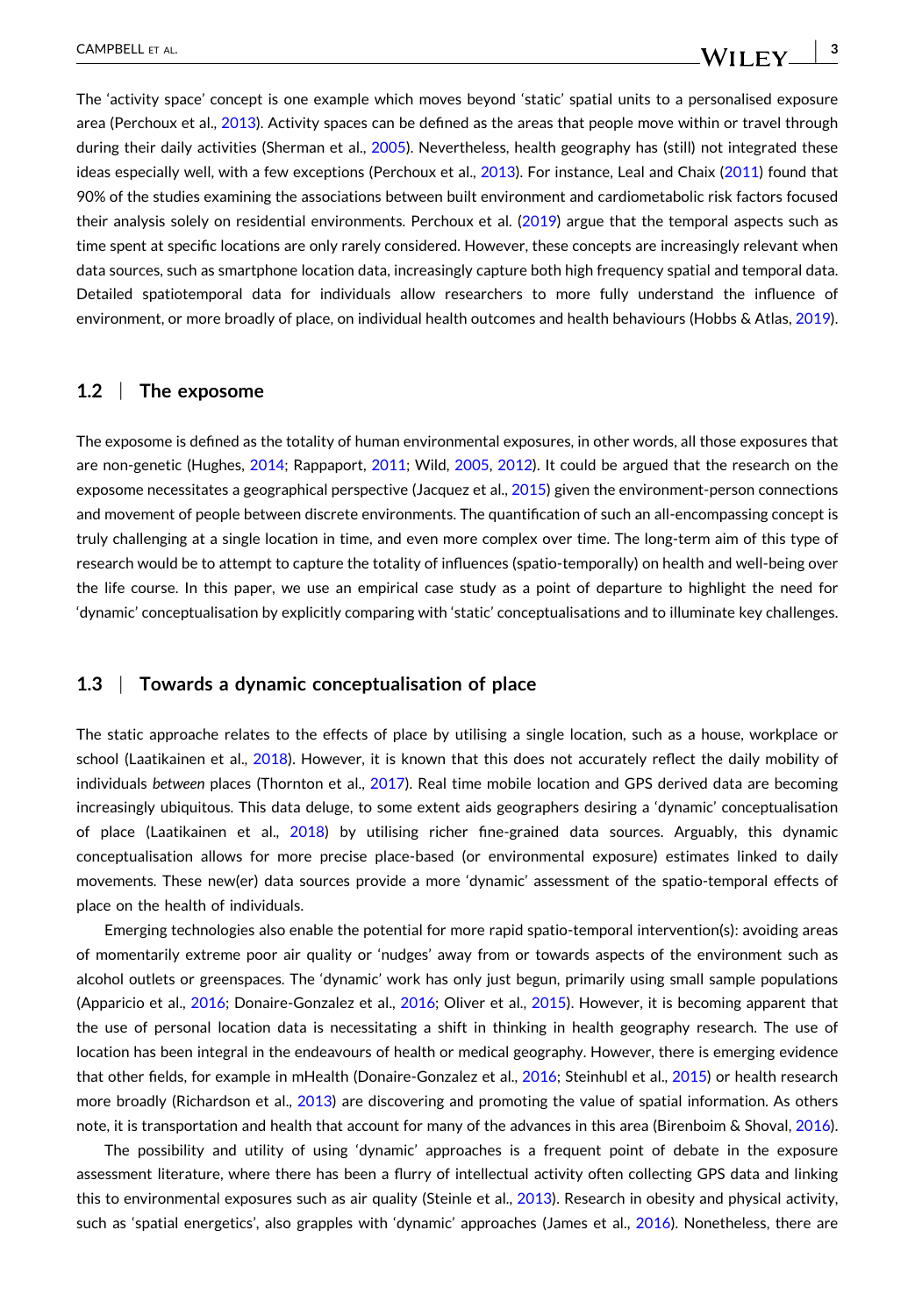many challenges and considerations associated with dynamic data collection and subsequent analysis (Rosenberg, [2016b](#page-15-0)). A brief, but non‐exhaustive series of considerations relate primarily to privacy, ethics and accuracy; as location data collected at minute by minute intervals can expose personal routines and sensitive places (e.g. workplaces or health visits), as well as introducing a methodological conundrum of what to do about missing data (Vogel et al., [2019](#page-16-0)).

Mobility and its resulting associations between environmental exposures and health behaviours or outcomes may also differ by individual characteristics or by groups within the population. For instance, differences by socioeconomic status or age are infrequently considered (Fuller & Stanley, [2019](#page-14-0); Kim et al., 2019; Portegijs et al., [2017;](#page-15-0) Smith et al., [2019](#page-15-0)). Exposure to fast-food outlets often differs by socioeconomic status as these outlets more readily locate in more deprived areas (Black et al., [2014](#page-13-0); Wiki et al., [2019\)](#page-16-0). In one of the few large studies to explore differences by population sub‐groups, mobility trajectories of older men and women were higher during young adulthood and declined in early adulthood through to older adulthood (Falkingham et al., [2016](#page-14-0)). It is therefore reasonable to suggest that the residential neighbourhood environment may play a more important role in shaping daily life: to a greater extent for individuals who remain closer to home, such as older adults with reduced mobility or those who live close to many facilities in city centres (Hobbs et al., [2019](#page-14-0); Rabe & Taylor, [2009\)](#page-15-0).

#### **1.4** <sup>|</sup> **Case study aims: spot the (dynamic) difference**

We extend this traditional review by using a case study to elucidate some of the key challenges when collecting personal location data. We propose that by operationalising 'dynamic' approaches we can better understand any differences to static approaches. In other words, to what extent does having 'static', compared to 'dynamic' information about individuals, potentially change the associated or modelled geographical risks or benefits? The outcome of our case study will be a deeper understanding of how place affects health as well as the degree to which exposures could be altered and how, as people move around and are exposed to changing environments. Within our case study, we selected individuals as stylised examples of the difference between static and dynamic approaches, hypothesising that duration of and extent of mobility should be different for each of the individuals; an employee, a hospital patient with COPD and a university student. Specifically, we aim to:

- 1. Quantify the difference between 'static' and 'dynamic' exposure.
- 2. Examine the extent of differences in dynamic exposure by individual characteristics.
- 3. Discuss the myriad of challenges uncovered by operationalising a dynamic approach.

#### **2** <sup>|</sup> **LEARNING BY DOING: OPERATIONALISING THE METHODS**

#### **2.1** <sup>|</sup> **Personal spatio‐temporal location data: static versus dynamic**

Personal location data was collected from a university student (age 18‐25), who we assumed would be mobile, a working age employee (office job, age 30‐40 years), who we also expected to be mobile, but at different times of the day and a patient with COPD, (age 50+ years) likely to be less mobile due to illness. We exclude specific identifying gender, socio‐economic or ethnic information from this case study. Ethical approval was gained for the study through the local human ethics committee. Data was collected using an application on the participants' smartphone within the study area, principally including the locations (latitude and longitude) at regular intervals (timestamp), as well as a measure of accuracy (in metres). Data on a sample day, for all three individuals at fine spatio‐temporal scales (i.e. daily, every 10 min, and every 200 meters) was then used to quantify the extent of the differences in estimated environmental exposure (air quality) between static and dynamic approaches. The environmental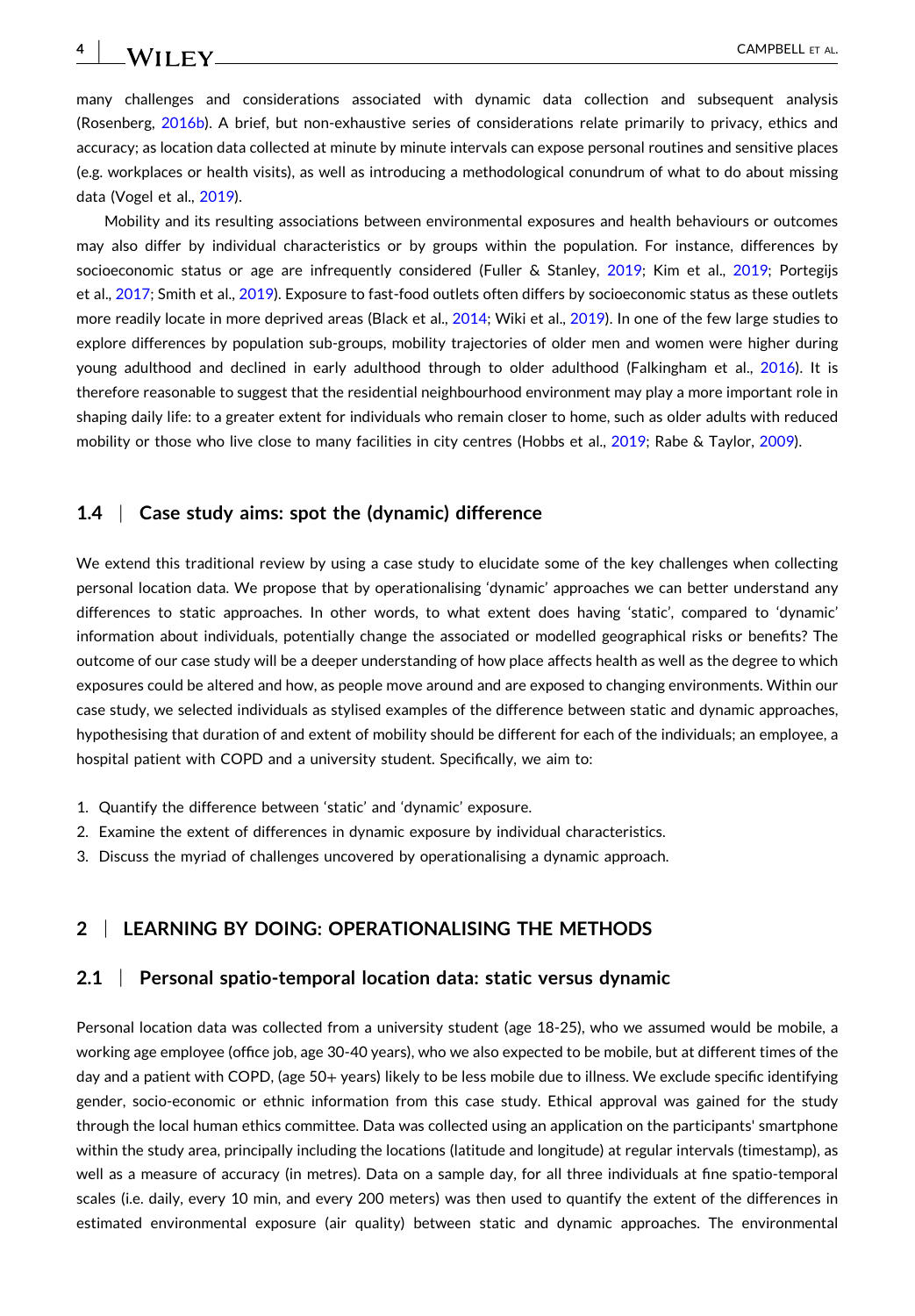- **5WILEY** 

exposure data was linked (as seen in Figure [1\)](#page-5-0) to the personal spatio-temporal location data. For the static estimated exposure, we have used the home location from each of the three individuals. The dynamic personal location data was a sample (to limit the risk of disclosure), which was then matched with air quality data measurements within the study area. Further, we included a stochastic element in the personal location data in order to further reduce the disclosure risk to individual participants.

#### **2.2** <sup>|</sup> **Data processing and analysis: data matters**

Spatio-temporal personal location data aggregated into 10-min intervals was used as the dynamic location for each individual. Where location data was missing, we used a linear approach to assume the person was located between the points immediately preceding and after any missing data. The most common case of the missing points usually occurred when participants turned off their smartphones or GPS location while at home. In order to quantify the range of individual movement 'away' from home, we proposed a metric that reported the time spent more than 100 meters from the home address as 'away' from home. This allowed us to adjust for most of the inaccuracy in the GPS data collected and capture actual incidents of mobility linked to the potential differences in estimated exposure whilst preserving confidentiality. The location data (both static and dynamic) was then related back to estimated interpolated air quality surfaces at a fine spatio-temporal scale to extract actual concentration of air quality ( $PM<sub>2.5</sub>$ ) at every given location and time. This dynamic data was then compared with the static equivalent based on home address location of the individuals involved. Figure [2](#page-6-0) shows an example of such linked dynamic location data and air quality (PM<sub>2.5</sub>) levels. The locations in the example are simulated data and do not show any of individuals from the case study.

#### **3** <sup>|</sup> **LESSONS LEARNED: MOVING FORWARDS, BACKWARDS, AND SIDEWAYS**

#### **3.1** <sup>|</sup> **Matters of time and space**

Using a simplified and carefully curated case study allows the deeper investigation of important methodological considerations. Firstly, the spatio-temporal variation is shown in Table [1](#page-7-0) highlighting variation in the amount of time spent at home or away (from home) for each individual. The time spent at home is therefore a static (place of residence) estimated exposure time. The time spent 'away' is analogous to the potential dynamic versus static misclassification. Note that time spent more than 100 meters from the home address is categorised 'away' from home. The time spent at home is highest for the patient at 920min (15h, 20min), followed by the student at 900min (15h) and then the employee at 630min (10 h, 30min). This means that the potential misclassification of environmental exposure is; 520, 540, 810min for the patient, student and employee respectively. For example, the student has a much lower level of estimated mean exposure from both static and dynamic, whereas the patient or employee have much higher exposures under either approach, peaking at around 90 and 100 respectively (Table [1](#page-7-0)). This meets our first and second methodological aims in understanding and quantifying potential differences between static and dynamic exposure.

#### **3.2** <sup>|</sup> **Differences by population characteristics: age and stage**

Figure [3](#page-8-0) visualises a daily dynamic approach to exposure, accounting for an individual's movement, reporting the estimated exposure, time and distance (meters) from the home address of each individual. Importantly, both distance from home (space) and duration (time) away from home affect exposure estimates. In the case of the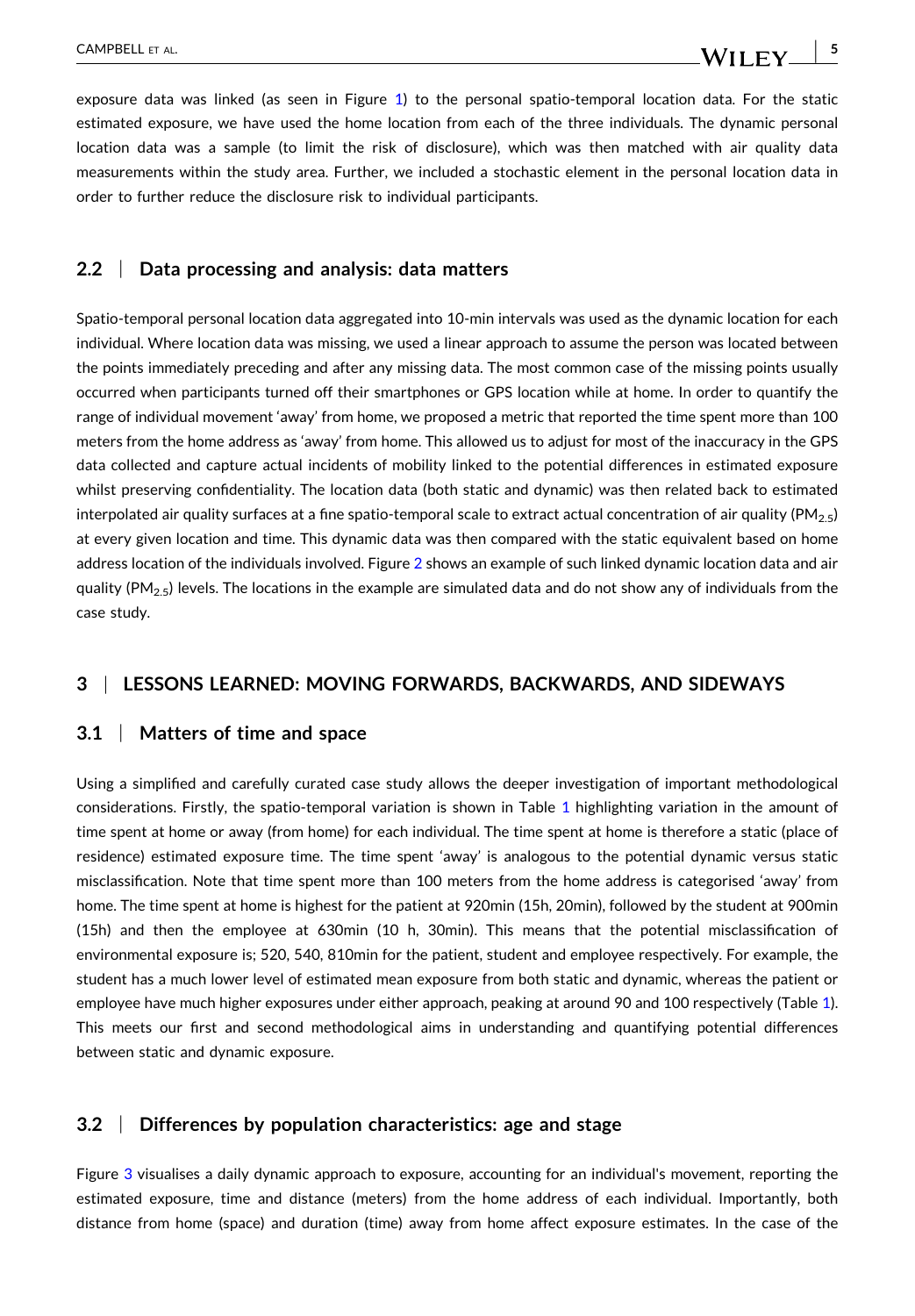<span id="page-5-0"></span>

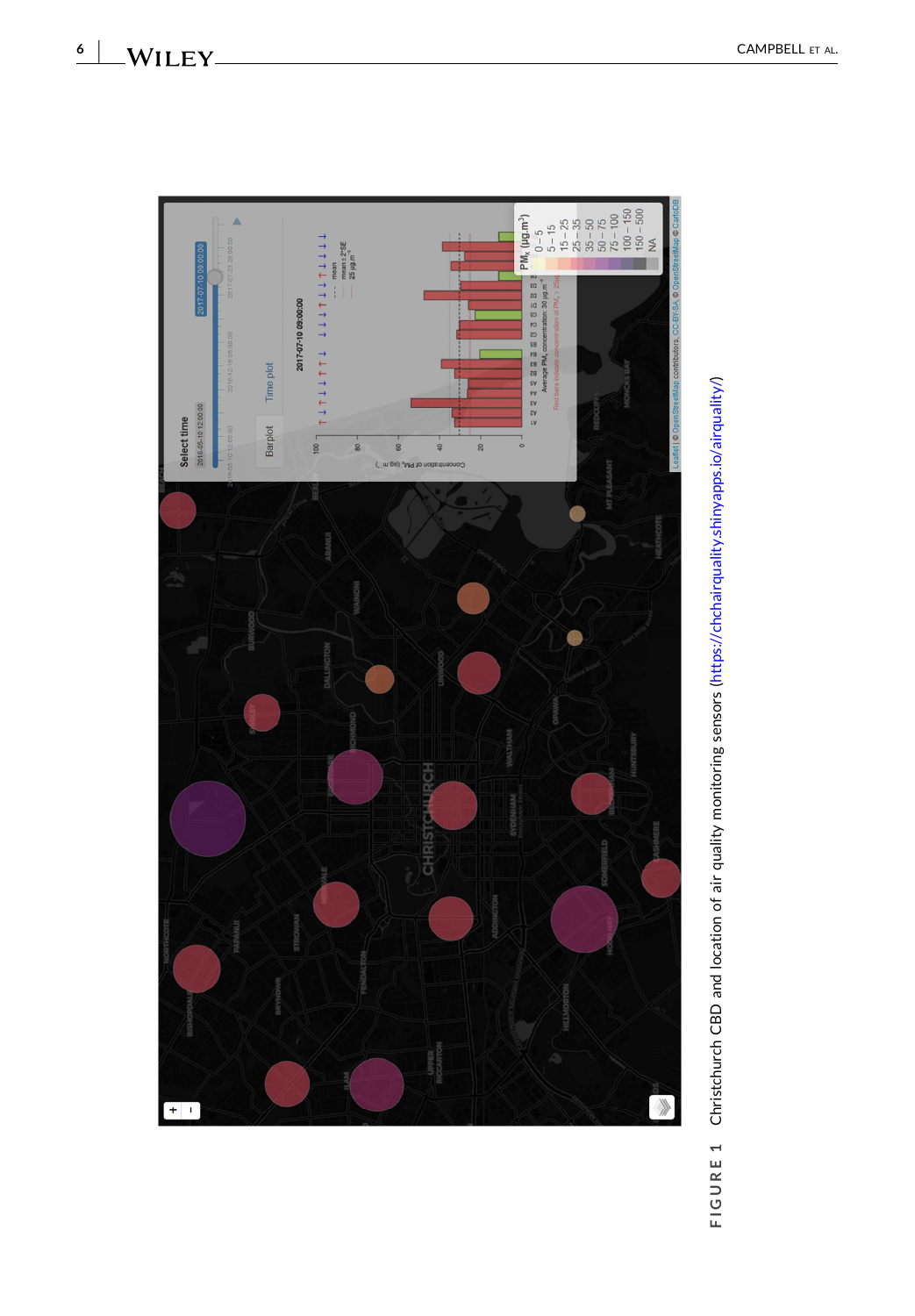<span id="page-6-0"></span>

FIGURE 2 Example of linked dynamic location data and air quality (PM<sub>2.5</sub>) levels. The location data is simulated. The interactive web map is available at chchairquality. **FIGURE 2** Example of linked dynamic location data and air quality (PM2.5) levels. The location data is simulated. The interactive web map is available at [chchairquality.](http://chchairquality.shinyapps.io/pmexposure) shinyapps.io/PMexposure [shinyapps.io/PMexposure](http://chchairquality.shinyapps.io/pmexposure)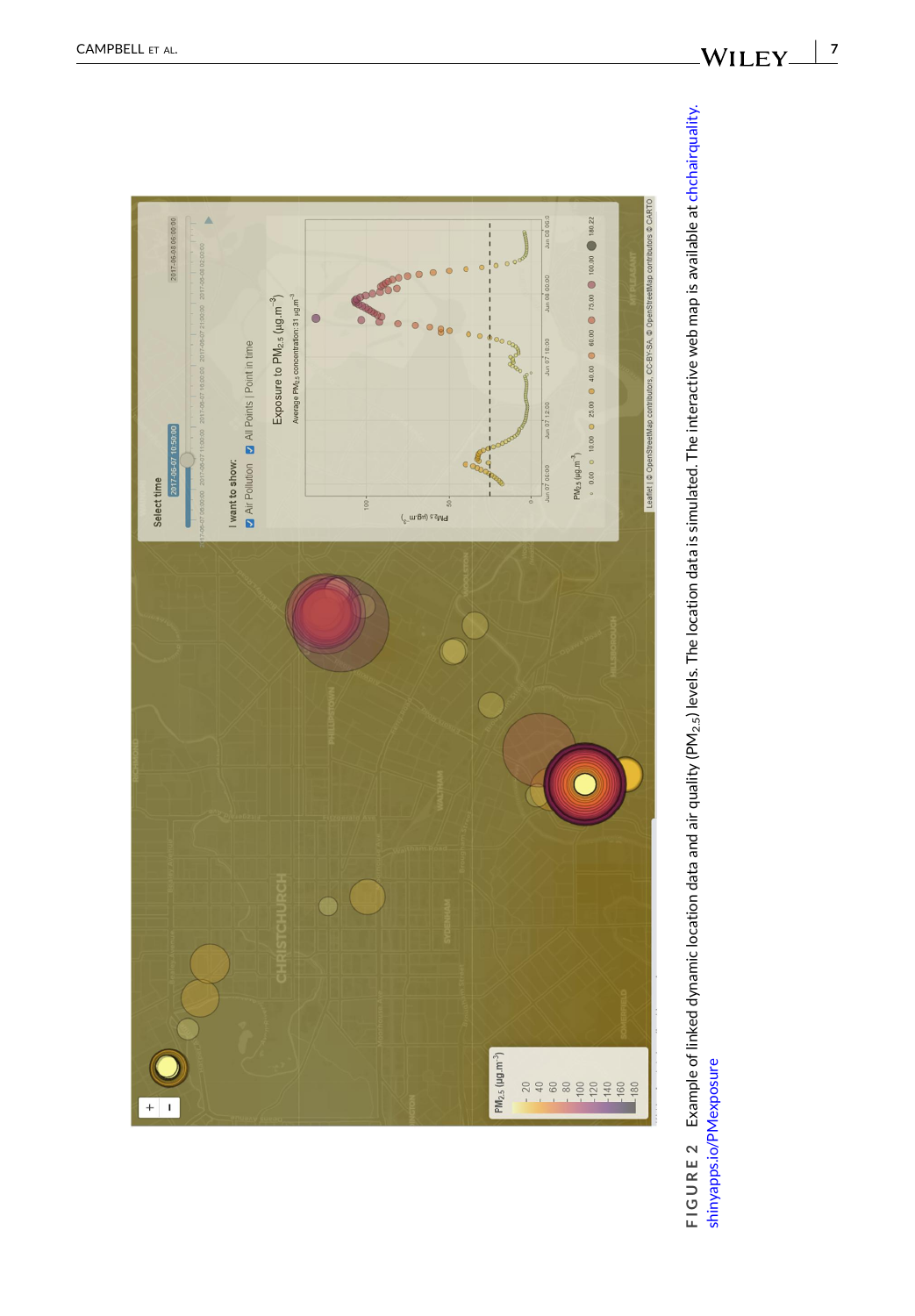## $\mathbf{W}$  **II**  $\mathbf{F} \mathbf{Y}$  campbell et al.

|                   | <b>Time</b><br>(min/24 h) |      | Estimated exposure (PM <sub>25</sub> in $\mu$ g.m <sup>-3</sup> ) |     |             |       |      |      |             |      |             |        |
|-------------------|---------------------------|------|-------------------------------------------------------------------|-----|-------------|-------|------|------|-------------|------|-------------|--------|
|                   |                           |      | <b>Minimum</b>                                                    |     | Maximum     |       | Mean |      | Median      |      | Daily sum   |        |
| <b>Individual</b> | Home                      | Away | Stat                                                              | Dyn | <b>Stat</b> | Dyn   | Stat | Dyn  | <b>Stat</b> | Dvn  | <b>Stat</b> | Dyn    |
| Employee          | 630                       | 810  | 2.8                                                               | 2.8 | 102.9       | 102.9 | 38.9 | 27.9 | 29.9        | 14.8 | 5570.1      | 4020.4 |
| Patient           | 920                       | 520  | 3.6                                                               | 4.0 | 91.7        | 91.7  | 41.0 | 40.0 | 47.0        | 34.6 | 5903.5      | 5767.9 |
| Student           | 900                       | 540  | 4.1                                                               | 4.1 | 36.8        | 41.1  | 13.9 | 14.2 | 11.1        | 11.2 | 2004.2      | 2054.1 |

**TABLE 1** Estimated air quality exposure based on static and dynamic measures

student, proximity to the home address, on the vertical axis (Figure [3\)](#page-8-0), appears to be accounting for the smaller differences between static and dynamic estimates (see Figure [4](#page-9-0)). For the patient, the distance away from home is greater, but the time away from home (static) is also slightly shorter, limiting the misclassification. However, for the employee, both the longer period (time) and distance (space) away from home combine to give the much larger differences in (spatio-temporal) estimated exposure between the static and dynamic approaches. What we can observe and reflect on is that there can be higher values either when individuals pass through (dynamic) or reside (static) in areas of high exposure. Figure [4](#page-9-0) visualises the differences in values of 'static' versus the 'dynamic' estimated air quality by individual, in other words the potential misclassification of environmental exposure, where the bars represent the absolute differences in estimated exposure between the static and dynamic. The largest differences in air quality exposure between 'static' and 'dynamic' appear for the employee (Mean: 38.9 μg.m−<sup>3</sup> vs. 27.9 μg.m<sup>−3</sup>; Median: 29.9 μg.m<sup>−3</sup> vs. 14.8 μg.m<sup>−3</sup>) with wide ranging minimum and maximum values (2.8 and 102.9 μg.m−<sup>3</sup> ). The employee has a distance range of just over 5 km from the home location (Figure [3](#page-8-0)). The patient has similar mean exposure values of *'static'* and *'dynamic'* (41.0 μg.m−<sup>3</sup> vs. 40.0 μg.m−<sup>3</sup> ) and also minimum and maximum (3.6 μg.m<sup>−3</sup> vs. 4.0 μg.m<sup>−3</sup>; 91.7 μg.m<sup>−3</sup> vs. 91.7 μg.m<sup>−3</sup>), but a notable divergence in median value (47.0 μg.m<sup>−3</sup> vs. 34.6 µg.m<sup>−3</sup>). Finally, the student spends a similar amount of time at home as the patient (and considerably more than employee). However, they do not travel as far as the others (2.5 km, see Figure [3\)](#page-8-0). The corresponding minimum (4.1 μg.m<sup>−3</sup>), maximum (36.8 μg.m<sup>−3</sup> vs. 41.1 μg.m<sup>−3</sup>), mean (13.9 μg.m<sup>−3</sup> vs. 14.2 μg.m<sup>−3</sup>) and median (11.1 μg.m<sup>-3</sup> vs. 11.2 μg.m<sup>-3</sup>) values of estimated exposure are similar, but much lower than for the patient, suggesting residence in a lower pollution area.

The estimated patterns of static exposures suggest movement from higher to lower exposure areas for the patient and employee, and movement into higher exposure areas for the student. Overall, the differences between static and dynamic exposure of the patient and student are not large, but the variations in employee's daily movement are prominent, with the median exposure for the dynamic estimate (14.8  $\mu$ g.m<sup>−3</sup>) being only half of the size of the static estimate (29.9 μg.m<sup>-3</sup>). It would be fair to conclude that mobility alters the potential exposure, markedly so as the distance and time away from home increases. In other words, 'dynamic' (non‐residential) exposure and mobility are closely linked.

#### **4** <sup>|</sup> **DISCUSSION**

#### **4.1** <sup>|</sup> **Statement of principal findings**

This article has critically examined progress in the conceptualisation of location in health‐related geospatial research and demonstrates how the static and dynamic approach to the utilisation of location may affect results of individual exposure estimates. Our exploratory case study demonstrates how daily mobility varies beyond static definitions of neighbourhood and home location and the implications for health geography. Secondly, we highlight

<span id="page-7-0"></span>**8**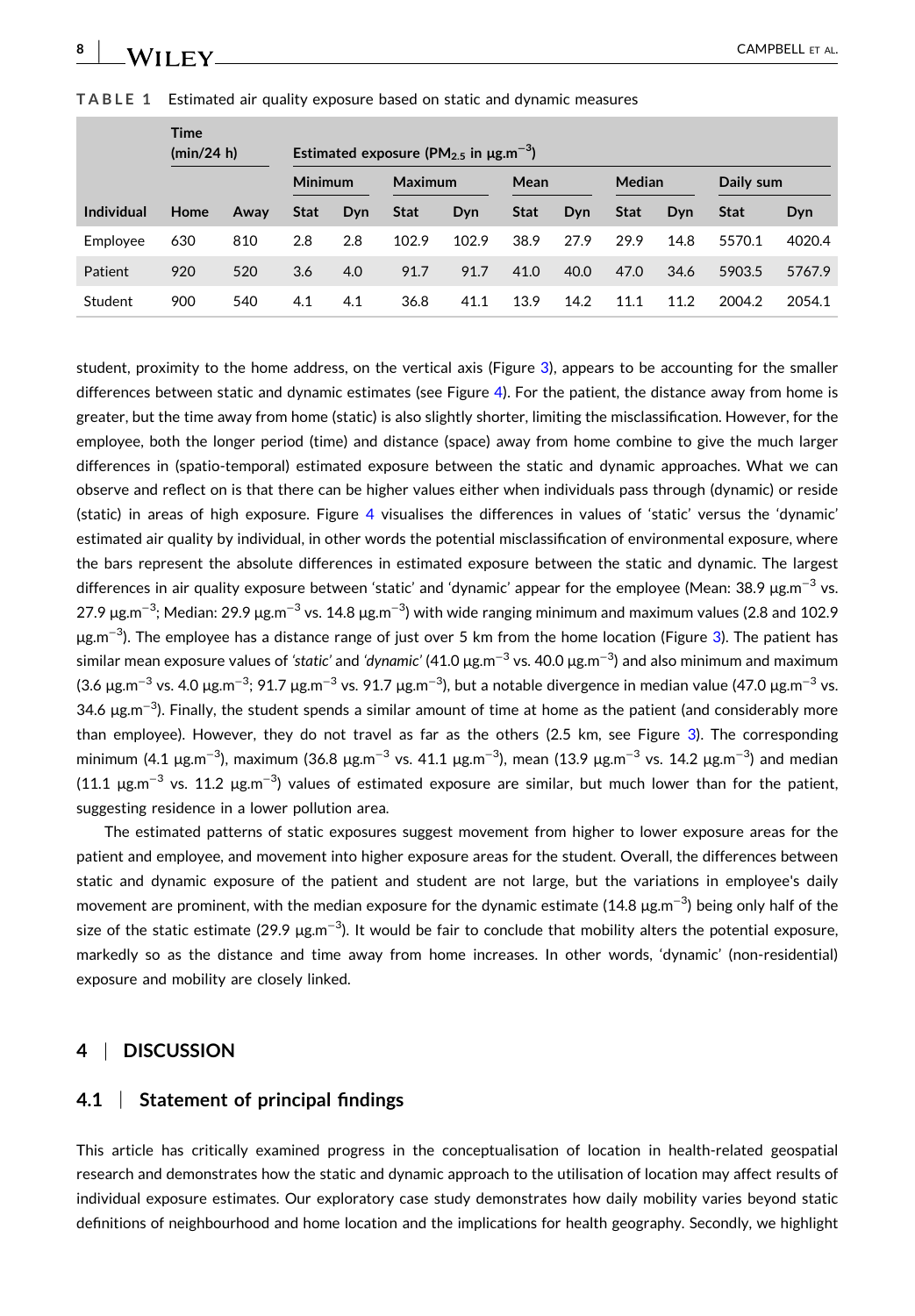<span id="page-8-0"></span>

FIGURE 3 Dynamic environmental exposure, time of the day (horizontal axis) and distance from home (vertical axis) **FIGURE 3** Dynamic environmental exposure, time of the day (horizontal axis) and distance from home (vertical axis)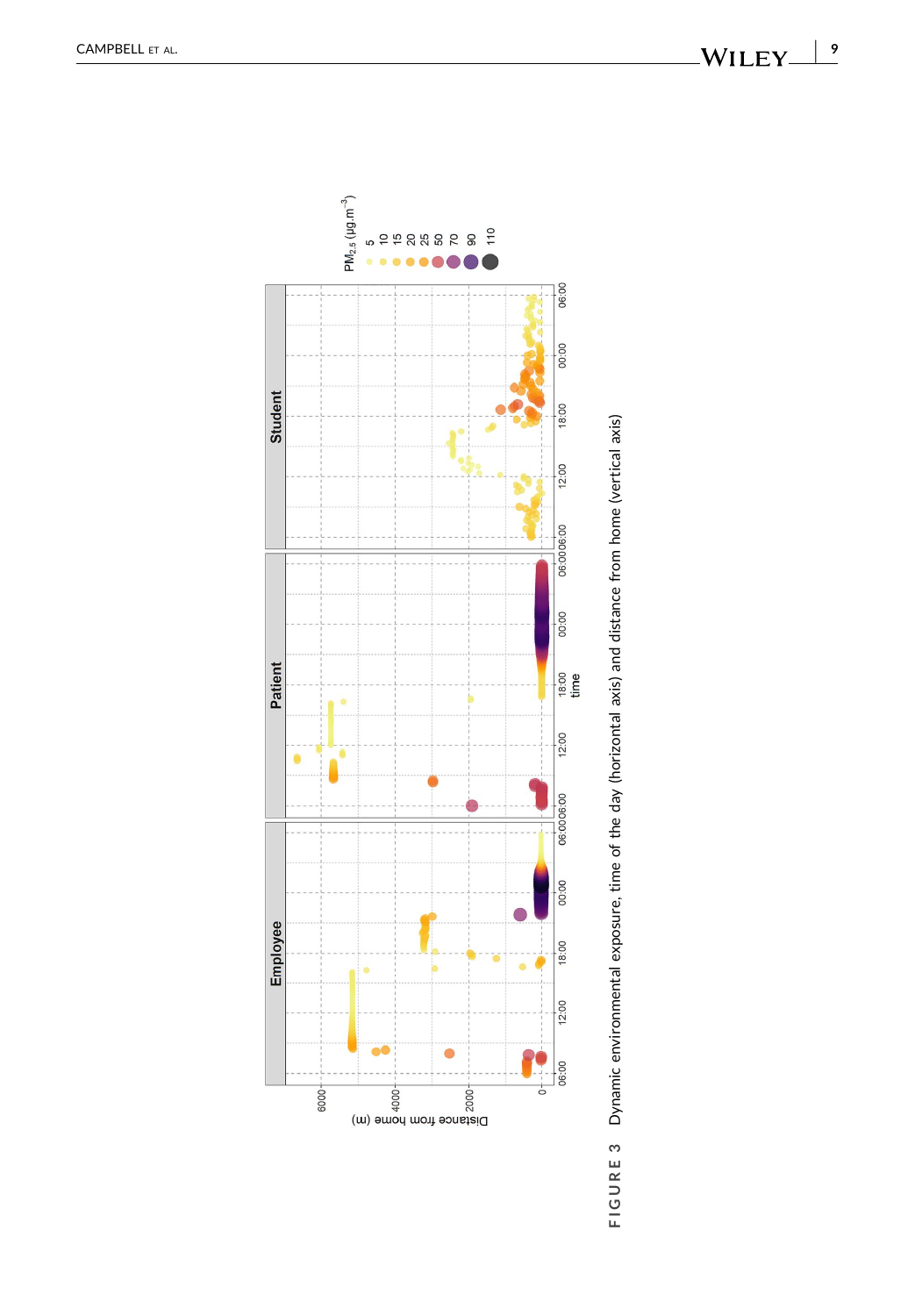



<span id="page-9-0"></span> $-WILEY$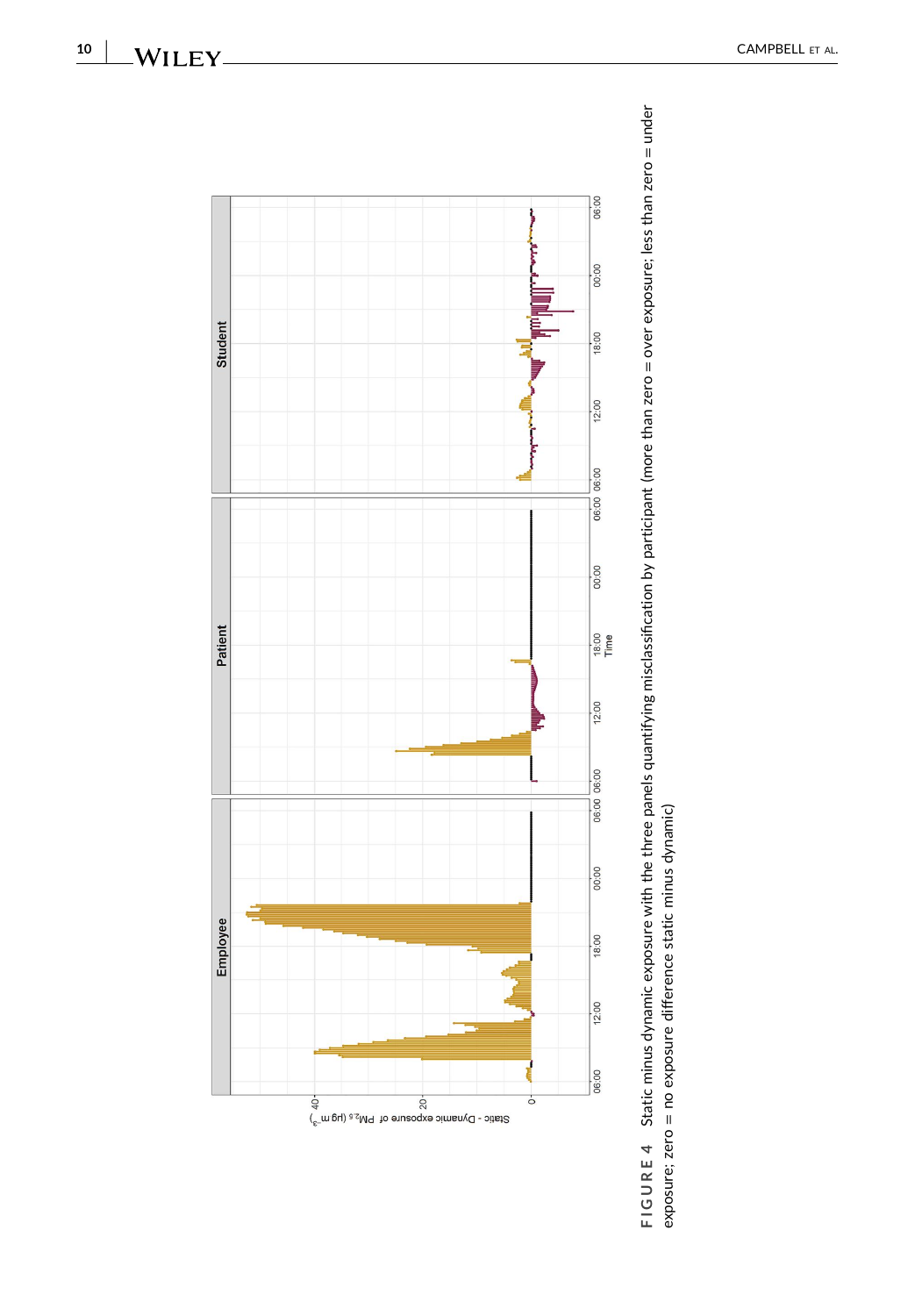that the differences between static and dynamic conceptualisations also affect the estimates of individual exposure to poor air quality. In our case study, poor air quality is highest in the evening: this is salient as it also means that the static (residence based) estimated exposures are likely at their highest when the individuals are at home in the evening. Further, we show the importance of assessing exposure for different individuals (or groups) in the population, particularly those whose mobility either is a significant part of daily activity or conversely, is not. Spatio‐temporal movements (mobility patterns) have critical differences on the estimated exposures.

#### **4.2** <sup>|</sup> **Study meaning and other evidence**

It could be argued that there is a significant degree of potential misclassification of environmental exposure for some individuals; for example, those with the highest *duration* of mobility. A weekly variation of between 10–14 h a day of temporal misclassification would mean 152–213 missing days of the year on an annual basis. Using basic assumptions about movement patterns, this could be considered the equivalent of losing half of all data. We need to make an accurate assessment of if, or how, the environment could be altering individual health outcomes. This supports previous evidence from Britain which suggested that mobility trajectories change over time and by person (Falkingham et al., [2016](#page-14-0)).

Our study has allowed us to build on previous research in health geography and that elucidates the impact of area, or place, on health outcomes and behaviour. The 'dynamic' work has really only begun and mostly on small study samples (Apparicio et al., [2016](#page-13-0); Donaire‐Gonzalez et al., [2016;](#page-14-0) Oliver et al., [2015\)](#page-15-0). We have explored some of the possibilities described by Birenboim and Shoval ([2016](#page-13-0)) when discussing smartphone data, "these devices represent a boon to researchers, giving them the opportunity to collect continuous and intensive high resolution data in time (seconds) and space (meters) for long periods of time – something that has never before been possible in geographic or social science" (p. 283) by collecting this data, albeit not at quite the intensive frequency envisaged. We would argue that the statement above is correct, and it does provide many opportunities for the researcher, but perhaps we have not yet fully grasped, nor serendipitously stumbled across, all the additional limitations and challenges created by use of this new data source (Laatikainen et al., [2018;](#page-14-0) Vogel et al., [2019](#page-16-0)).

Our study addresses an earlier concern of Inagami et al ([2007](#page-14-0)) about the lack of studies that "examined the contextual influence of an individual's "activity space" on health outcomes" (p. 1780) by collecting data that allows us to determine the extent of movement. By following individuals daily, we also can better understand what the appropriate context may be. This study also relates to UGCoP (Kwan, [2012\)](#page-14-0) by showing what this appropriate context may be, albeit on a smaller sample of individuals and showing that who those individuals are matters also. Indeed, as Kwan [\(2009\)](#page-14-0) argues, "people‐based measures would provide much more accurate representations of the contextual determinants of health behaviours and outcomes" (p. 1313) we find this to be the case and have shown that the UGCoP is a key consideration in health research with a spatial aspect.

Moreover, our case study supports other evidence specific to air quality (Setton et al., [2010](#page-15-0)) which found that bias changes as mobility increases away from residential location, but the effect depends on whether an individual is mobile from, or into, a pollution 'hot‐spot'. We also find that mobility does alter the potential exposure, in both the range of mobility and its duration. Furthermore, as Dewulf et al. ([2016](#page-14-0)) report no studies have used mobile phone data to dynamically estimate the exposure to air quality as we have done here. However, a key challenge remains in using more data, "for an entire week, month or even year" which is preferable (Dewulf et al., [2016\)](#page-14-0). The future 'holy grail' should include a significant sample size over a period, (e.g. over a lifetime), a non‐trivial task given the resource needed. Moreover, Steinle et al. [\(2013\)](#page-16-0) allude that personal exposure assessment requires the recording of a time‐activity patterns for every individual concomitantly with pollutant concentrations in the environment. We have tested the claim, to a degree, of Spielman and Yoo ([2009](#page-15-0)) that cell phone tracking may help solve the problem of appropriate 'frame' and the extent of the effect on individual variability on a daily basis and how it could plausibly influence research findings, coefficients and model fit statistics. We would also argue that we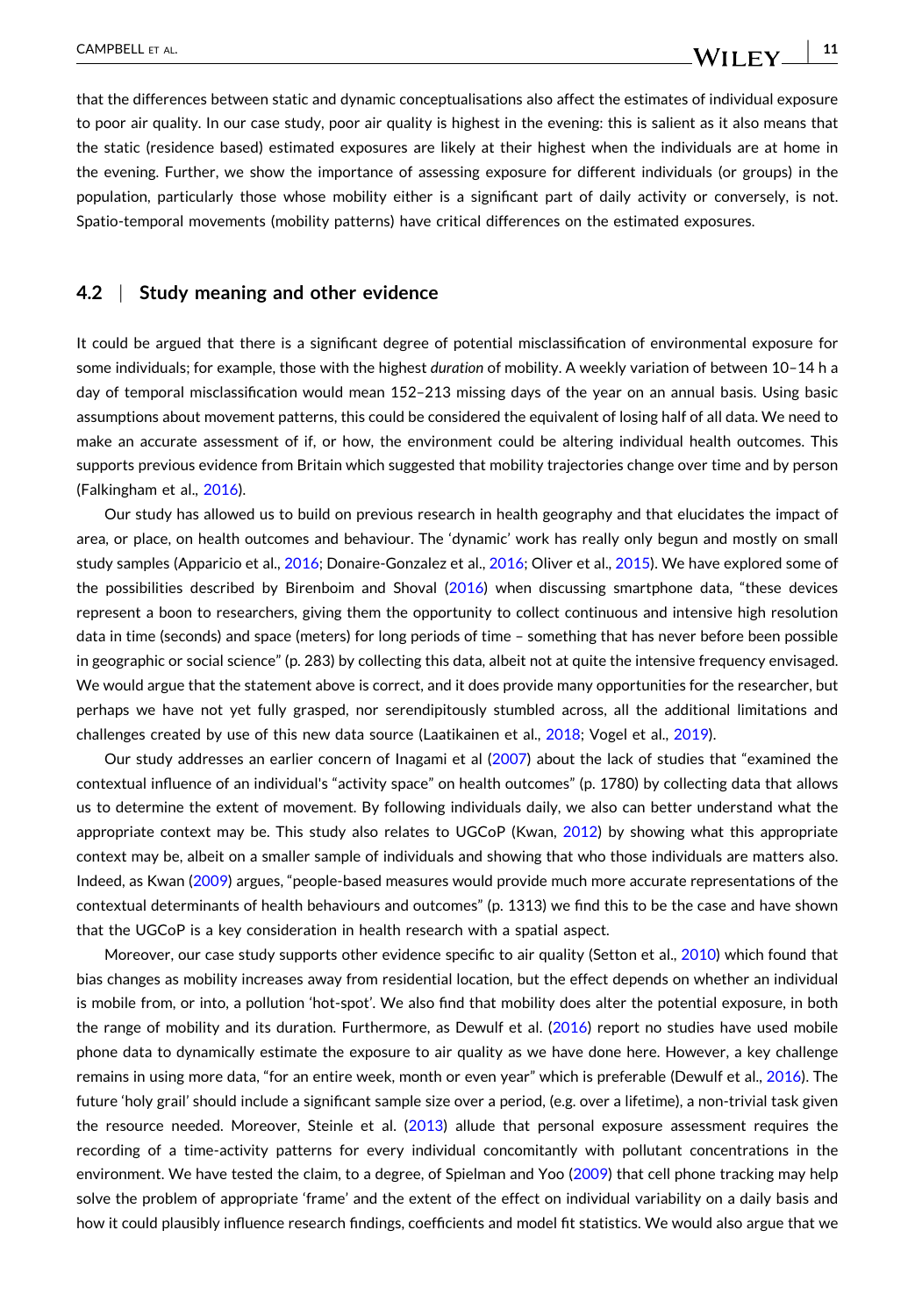**12**

have addressed a concern of (Rosenberg, [2016b](#page-15-0)) to "re-assess our old ideas, seek new ideas and avoid the traps of new determinisms" (p. 8) by using a fresh approach to better understand how this could be occurring in the specific case of environmental determinisms.

It is clear that a dynamic conceptualisation of environment is important, but, it is also a resource intensive exercise to gather this data. Although we can 'solve' the problem on smaller samples, a whole of population assessment will take an extraordinary scale of research endeavour. Thus, we would concede that an emphasis on those groups we think have distinct mobility patterns should be a focus in the first instance. (Jacquez, Sabel, & Shi, [2015](#page-14-0)) have called for a Genetic GIScience, which connects not only the Exposome, but the Genome (human biology) and the Behavome (social, societal and behavioural determinants combined). Our exploratory study here offers a small but significant glimpse into the grandiose nature of attempting to measure not just a single environmental variable, but the totality of everyone's exposures. Our results are different from (Lewin, [1951\)](#page-14-0) who argued that "most of daily life takes place at different places outside the home" (p.130), we extend longstanding evidence and add the caveat that this is perhaps true for the healthier proportion of the population. Nevertheless, we don't find this to be the case for everyone, for example, the patient and perhaps more surprisingly, the student. We are therefore in broad agreement with (Inagami et al., [2007\)](#page-14-0) in that, "the geography of individual's activity over time, is not limited to the residential neighbourhood" (p. 1780), with the exception of the student.

#### **4.3** <sup>|</sup> **Strengths, limitations, and considerations**

The findings of our review and case study should be interpreted considering our study limitations and strengths. First, our review is not systematic and therefore may have excluded some sources. Second, the main issues with such personal location data stem from a lack of a clear set of standards for reproducibility, of which the authors are aware. It is not appropriate to share the raw data from this study. However, we have remedied this as far as possible by describing the method and using visualisations to aid the reader. We also do not, at this stage, take into account the mode of travel, whether car, bus, train, bicycle or on foot as others (Apparicio et al., [2016\)](#page-13-0) have managed on small samples ( $n = 10$ ). Students are potentially likely to travel smaller distances, on foot, more often, given the low level of car ownership but are proximate to a variety of destinations in the study area. We also cannot determine what activity the individual is engaged in at the specific location, for example, whether working in an office, purchasing alcohol, exercising in green space and so forth. We could also infer the mode of travel or activity from the location, for example working at the office: something that should be pursued in future studies, to add a richer context.

It is worth noting we used the estimated exposure to air quality, this is a challenge dynamic observation studies face. We therefore simplified the statistics and sums of exposure to mean concentrations for a given time and place. Further, since we were not able to determine if an individual was indoors or outdoors, PM<sub>2.5</sub> exposures are still denoted as estimated. To fully understand the complete picture of exposure to poor air quality, or indeed the all‐encompassing exposome, we still need to know much more than is currently possible to collect from an individual both indoors and outside as well as a host of other factors without considering the problem of missing data. There are also some errors in GPS accuracy manifest in the personal location data. We acknowledge this, as have many others, but would ask the reader to consider that the degree of error, say 50‐100 meters, is much less important in the context of the wider misclassification error. However, these are persistent limitations that challenge the field. Indeed, as a recent review also articulates (Smith et al., [2019](#page-15-0)), much of the research in the area of environmental exposure assessment or studies using personal location data is rather applied in nature. Further, it is still grappling with reasonably fundamental questions of the appropriate sampling rates, study durations or methodologies, as well as questions of data accuracy or quality (Laatikainen et al., [2018\)](#page-14-0).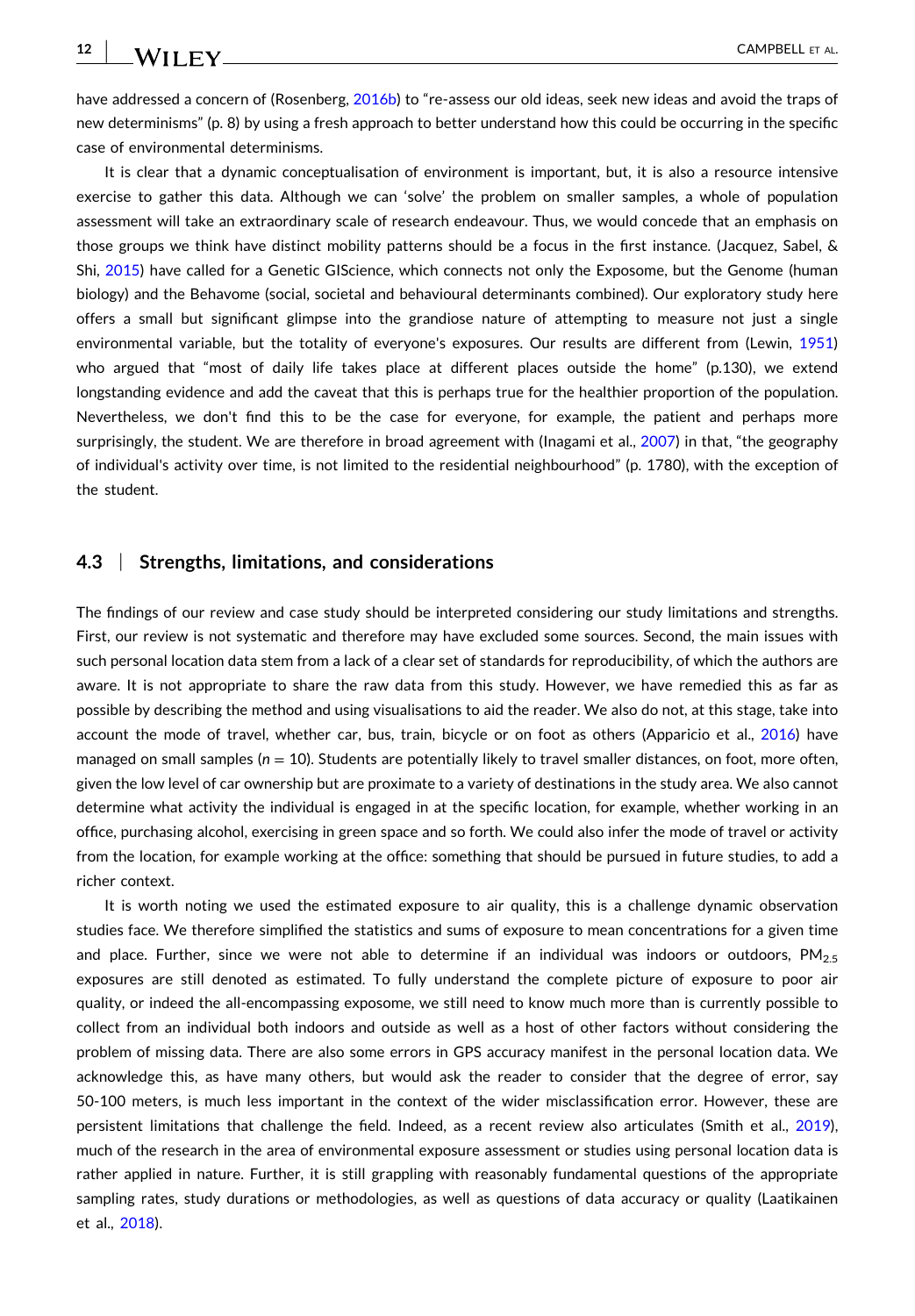#### **4.4** <sup>|</sup> **Future research and unanswered questions**

We see applicability of the dynamic approach to a wider set of specific areas of health geography that are likely to benefit such as; other environmental exposures (air quality, greenspace or bluespace), proximity to alcohol (Geiger & MacKerron, [2016\)](#page-14-0), tobacco or smoking cessation (Schick et al., [2018](#page-15-0)), food outlets (Kestens et al., [2010](#page-14-0)), or health services: to name a few more directly applicable where area based (static) measures of exposure are often used. Indeed, as Helbich ([2018](#page-14-0)) notes, "there is ample need for dynamic exposure conceptualisations in mental health research" (p. 132). There are also moves towards using geo-social data (e.g. Twitter) to identify and or track mobile populations over time with respect to their exposure context (Gruebner et al., [2017](#page-14-0)) and its potential mental health implications. Other uses of the approach presented here would be to validate or assess the extent to which simulation models align with the real GPS data from smartphones (Sallah et al., [2017](#page-15-0)). Our next step is to expand the size of the cohorts we track over time to see the degree to which these initial findings presented here apply to a wider range of the population (Campbell, Marek, et al., [2021](#page-13-0)). It is fair to say that much research in this area is in its infancy.

A significant challenge of using personal location data remains the privacy concerns given the highly identifiable data, for example home address (Jacquez, Essex, et al., [2017](#page-14-0); Richardson et al., [2015\)](#page-15-0). These considerations are also particularly relevant here and the subsequent implications for reproducibility and transparency of data. There is also a real challenge around the consistency of data analysis methods for personal location data, especially in dealing with missing information (Buliung & Kanaroglou, [2006;](#page-13-0) Newsome et al., [1998](#page-15-0)). With this in mind, we adopt a cautious approach to the full disclosure of all steps taken to minimise these risks, whilst balancing the opportunity to replicate the methods of this study. We would argue that it is not possible to exactly replicate the study dataset given it occurred for a place and time period and so explain the principles and procedures followed to allow as transferable or replicable an approach as possible. This of course evokes consideration of the Modifiable Temporal Unit Problem (Cheng & Adepeju, [2014\)](#page-13-0). We aggregate data to ten-minute measurements, understanding that this loses some of the accuracy of the data and introduces a potential inferential bias. However, this provides the framework for the straightforward linking of environmental and location data, whilst allowing the retention of the dynamic nature of the data. We are intentionally not disclosing the specific dates and times of the personal location data collection in order to further remove potential disclosure risks. A key challenge is to balance the need for scientific reproducibly with privacy and ethical considerations.

A key question remains for us as (Birenboim & Shoval, [2016](#page-13-0)) articulate, "do people, once they know they are being followed, change their activity? If so, how?" (p. 289), in other words, does the Hawthorne effect apply? This represents a potential issue for the researcher, as attempting to address such a question would require potential deceit or perhaps the use of a 'placebo' smartphone application. The other challenge in collecting such data is that it is resource intensive and requires willing participants, with a perception that this is a non‐trivial task to undertake. As others report (Brusilovskiy et al., [2016\)](#page-13-0) on small samples (*n* = 5), "none of the five participants expressed any concerns about having their location tracked" and further were "very interested in looking at the maps that showed their mobility" (p. 141). This also presents a conundrum however; as the scale increases, a problem emerges which appears to suggest the opposite. As reported in a large scale asthma study that collected geolocation alongside other variables (Chan et al., [2017](#page-13-0)) with over 40,000 downloads of a mobile application that collected data from only 2317 'Robust Users'. This suggests personal connection is important, making large scale attempts to collect such data problematic. Other research shows iPhone users have higher education levels and income compared with other smartphone users and smartphone users more broadly have higher income and education than the population, according to American research (Pew Research Center, [2015](#page-15-0)), highlighting potential bias and inequity in personal location data samples. Mobile phone data, whilst useful in providing a new avenue for exploration, is also not bereft of issues in itself. As such, one much carefully consider the issues of who owns the data, governance, as well as carefully considering who is absent (the digital divide) from the data collected.

WILEY\_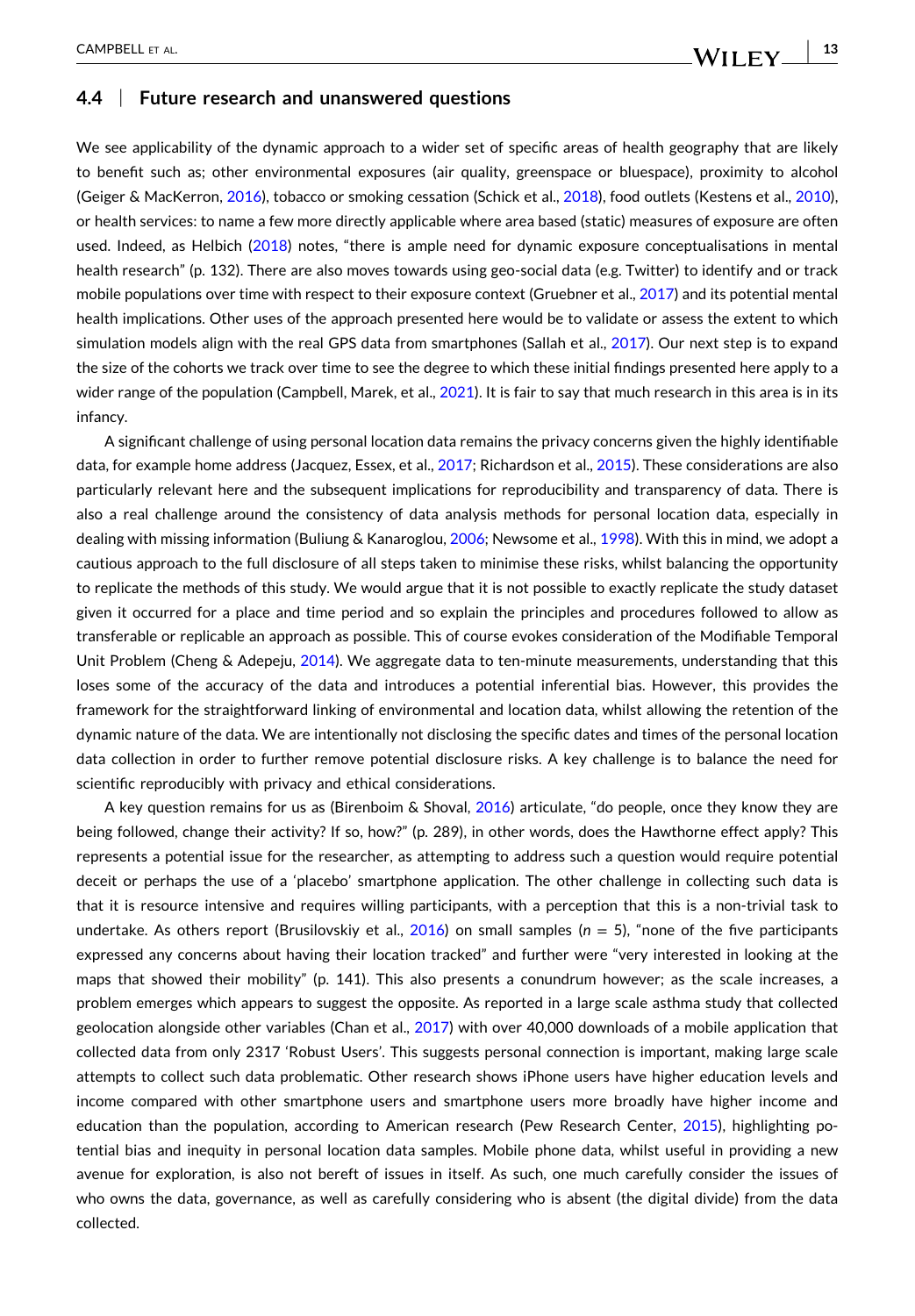$-$  CAMPBELL ET AL.

<span id="page-13-0"></span>**14**

#### **5** <sup>|</sup> **CONCLUSION**

In summary, this paper points to an important moment for health geographers to engage in the utilisation of personal spatio‐temporal location data in our research endeavours. We demonstrated that on a daily basis there are twofold differences in individual environmental exposures between a static and a dynamic approach. Perhaps, the magnitude of error is more fully appreciated if we were to argue that this is akin to assigning erroneous demographic and socio‐economic data to between a quarter and one half of all people in a national Census. This would have important consequences for understanding patterns and future analysis on the data. This should provoke a more serious engagement with sources of dynamic data that could address such a salient issue. These results have important implications for health geography when attempting to quantify the role of place(s) on individual or population health by altering any inferences made. Conducting the 'static' and 'dynamic' approaches in parallel enables deeper understanding of the differences of each conceptualisation: more fully understanding potential inferential discrepancies and gaining insights into what accurate representations of the places people spend time (their true context) may be. Indeed, it is now imperative that health geographers engage in endeavours that attempt to address potential bias in research including environmental exposures by using dynamic conceptualisations of place. While this is challenging, we conclude by arguing that it is critical, indeed vital, that health geography, with a rich traditional history of incorporating location data, is central in developing the methods and theoretical framework for such future research endeavours.

#### **ACKNOWLEDGMENTS**

Thanks to the participants of the studies that provided data for the empirical case study.

#### **ORCID**

*Malcolm Campbell* <https://orcid.org/0000-0001-7975-4662>

#### **REFERENCES**

- Apparicio, P., Carrier, M., Gelb, J., Séguin, A. ‐M., & Kingham, S. (2016). Cyclists' exposure to air pollution and road traffic noise in central city neighbourhoods of Montreal. *Journal of Transport Geography*, *57*(Supplement C), 63–69. [https://](https://doi.org/10.1016/j.jtrangeo.2016.09.014) [doi.org/10.1016/j.jtrangeo.2016.09.014](https://doi.org/10.1016/j.jtrangeo.2016.09.014)
- Birenboim, A., & Shoval, N. (2016). Mobility research in the age of the smartphone. *Annals of the Association of American Geographers*, *106*(2), 283–291. <https://doi.org/10.1080/00045608.2015.1100058>
- Black, C., Moon, G., & Baird, J. (2014). Dietary inequalities: What is the evidence for the effect of the neighbourhood food environment? *Health & Place*, *13*, 131. <https://doi.org/10.1016/j.healthplace.2013.09.015i>
- Brusilovskiy, E., Klein, L. A., & Salzer, M. S. (2016). Using global positioning systems to study health‐related mobility and participation. *Social Science & Medicine*, *161*, 134–142. <https://doi.org/10.1016/j.socscimed.2016.06.001>
- Buliung, R. N., & Kanaroglou, P. S. (2006). A GIS toolkit for exploring geographies of household activity/travel behavior. *Journal of Transport Geography*, *14*, 35–51.
- Campbell, M., Apparicio, P., & Day, P. (2014). Geographic analysis of infant mortality in New Zealand, 1995‐2008: An ethnicity perspective. *Australian & New Zealand Journal of Public Health*, *38*(3), 221–226. [https://doi.org/10.1111/](https://doi.org/10.1111/1753-6405.12222) 1753‐[6405.12222](https://doi.org/10.1111/1753-6405.12222)
- Campbell, M., Ballas, D., Dorling, D., & Mitchell, R. (2013). Mortality inequalities: Scotland versus england and wales. *Health & Place*, *23*, 179–186. <https://doi.org/10.1016/j.healthplace.2013.06.004>
- Campbell, M., Marek, L., Wiki, J., Hobbs, M., Sabel, C. E., McCarthy, J., & Kingham, S. (2021). National movement patterns during the COVID‐19 pandemic in New Zealand: The unexplored role of neighbourhood deprivation. *Journal of Epidemiology & Community Health*. jech‐2020‐216108. [https://doi.org/10.1136/jech](https://doi.org/10.1136/jech-2020-216108)‐2020‐216108
- Chan, Y.‐F. Y., Wang, P., Rogers, L., Tignor, N., Zweig, M., Hershman, S. G., Genes, N., Scott, E. R., Krock, E., Badgeley, M., Edgar, R., Violante, S., Wright, R., Powell, C. A., Dudley, J. T., & Schadt, E. E. (2017). The Asthma Mobile Health Study, a large‐scale clinical observational study using ResearchKit. *Nature Biotechnology*, *35*, 354–362. [https://doi.org/10.](https://doi.org/10.1038/nbt.3826) [1038/nbt.3826](https://doi.org/10.1038/nbt.3826)
- Cheng, T., & Adepeju, M. (2014). Modifiable temporal unit problem (MTUP) and its effect on space‐time cluster detection. *PloS One*, *9*(6), e100465. <https://doi.org/10.1371/journal.pone.0100465>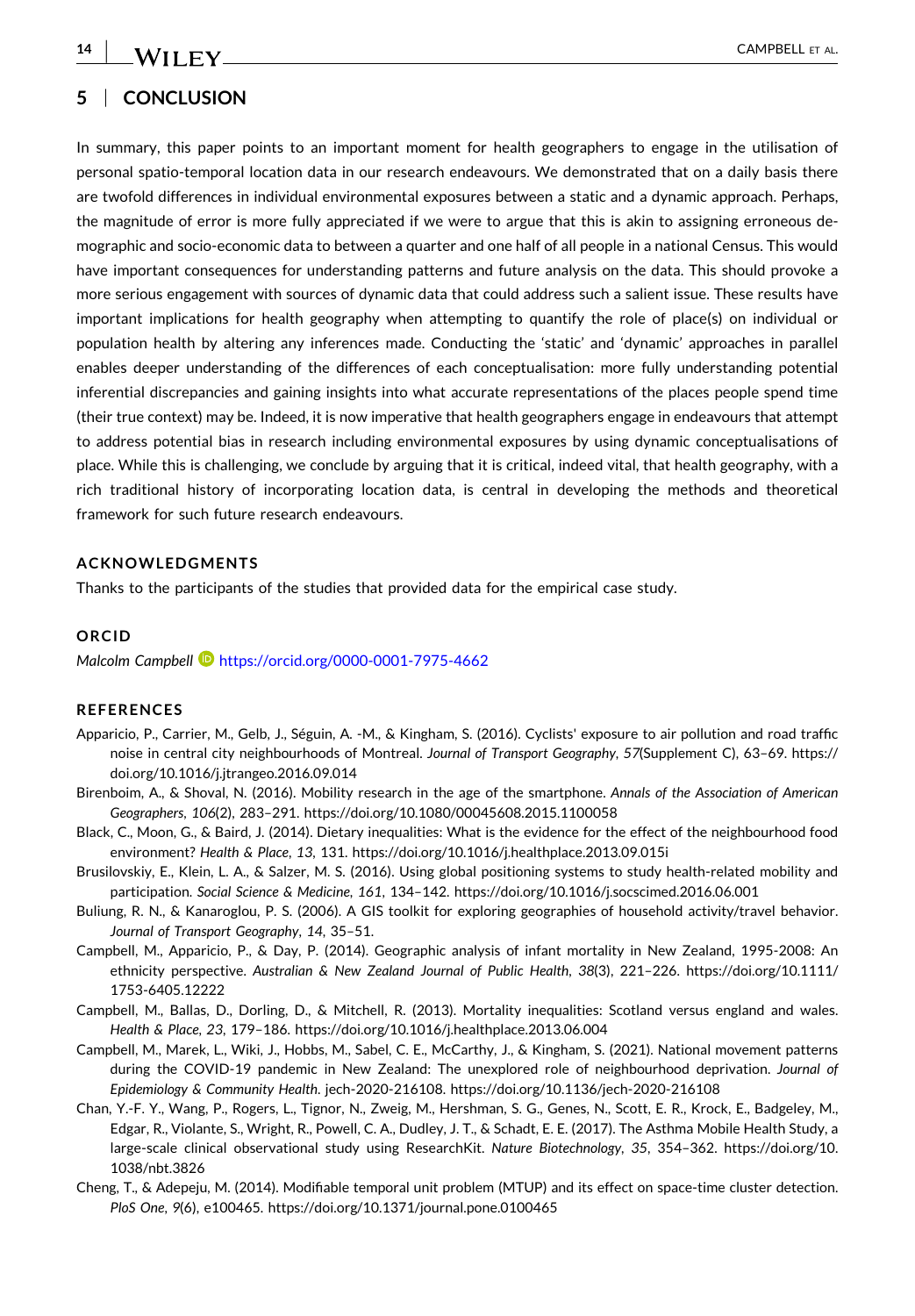- **15**

- <span id="page-14-0"></span>Cummins, S. (2007). Commentary: Investigating neighbourhood effects on health‐‐avoiding the 'local trap'. *International Journal of Epidemiology*, *36*(2), 355–357. <https://doi.org/10.1093/ije/dym033>
- Curtis, S., & Rees Jones, I. (1998). Is there a place for geography in the analysis of health inequality? *Sociology of Health & Illness*, *20*(5), 645–672. [https://doi.org/10.1111/1467](https://doi.org/10.1111/1467-9566.00123)‐9566.00123
- Dewulf, B., Neutens, T., Lefebvre, W., Seynaeve, G., Vanpoucke, C., Beckx, C., & Van de Weghe, N. (2016). Dynamic assessment of exposure to air pollution using mobile phone data. *International Journal of Health Geographics*, *15*(1), 1–14. [https://doi.org/10.1186/s12942](https://doi.org/10.1186/s12942-016-0042-z)‐016‐0042‐z
- Donaire‐Gonzalez, D., Valentín, A., de Nazelle, A., Ambros, A., Carrasco‐Turigas, G., Seto, E., Jerrett, M., & Nieuwenhuijsen, M. J. (2016). Benefits of mobile phone technology for personal environmental monitoring. *JMIR Mhealth Uhealth*, *4*(4), e126. <https://doi.org/10.2196/mhealth.5771>
- Falkingham, J., Sage, J., Stone, J., & Vlachantoni, A. (2016). Residential mobility across the life course: Continuity and change across three cohorts in Britain. *Advances in Life Course Research*, *30*(Supplement C), 111–123. [https://doi.org/10.1016/](https://doi.org/10.1016/j.alcr.2016.06.001) [j.alcr.2016.06.001](https://doi.org/10.1016/j.alcr.2016.06.001)
- Fuller, D., & Stanley, K. G. (2019). The future of activity space and health research. *Health & Place*, *58*, 102131. [https://doi.](https://doi.org/10.1016/j.healthplace.2019.05.009) [org/10.1016/j.healthplace.2019.05.009](https://doi.org/10.1016/j.healthplace.2019.05.009)
- Geiger, B. B., & MacKerron, G. (2016). Can alcohol make you happy? A subjective wellbeing approach. *Social Science & Medicine*, *156*, 184–191. <https://doi.org/10.1016/j.socscimed.2016.03.034>
- Gruebner, O., Sykora, M., Lowe, S. R., Shankardass, K., Galea, S., & Subramanian, S. V. (2017). Big data opportunities for social behavioral and mental health research. *Social Science & Medicine*, *189*(Supplement C), 167–169. [https://doi.org/](https://doi.org/10.1016/j.socscimed.2017.07.018) [10.1016/j.socscimed.2017.07.018](https://doi.org/10.1016/j.socscimed.2017.07.018)
- Hägerstraand, T. (1970). What about people in regional science? *Papers in Regional Science*, *24*, 7–24.
- Helbich, M. (2018). Toward dynamic urban environmental exposure assessments in mental health research. *Environmental Research*, *161*, 129–135. <https://doi.org/10.1016/j.envres.2017.11.006>
- Hobbs, M., & Atlas, J. (2019). Environmental influences on behaviour and health: A call for creativity and radical shifts in thinking within contemporary research. *The New Zealand medical journal*, *132*(1505), 97–99.
- Hobbs, M., Griffiths, C., Green, M. A., Jordan, H., Saunders, J., Christensen, A., & McKenna, J. (2019). Fast‐food outlet availability and obesity: Considering variation by age and methodological diversity in 22,889 Yorkshire Health Study participants. *Spatial and Spatio‐temporal Epidemiology*, *28*, 43–53. <https://doi.org/10.1016/j.sste.2018.11.001>
- Hughes, V. (2014). Epigenetics: The sins of the father. *Nature*, *507*(7490), 22–24.
- Inagami, S., Cohen, D. A., & Finch, B. K. (2007). Non‐residential neighborhood exposures suppress neighborhood effects on self‐rated health. *Social Science & Medicine*, *65*(8), 1779–1791. <https://doi.org/10.1016/j.socscimed.2007.05.051>
- Jacquez, G. M., Essex, A., Curtis, A., Kohler, B., Sherman, R., El Emam, K., Shi, C., Kaufmann, A., Beale, L., Cusick, T., Goldberg, D., & Goovaerts, P. (2017). Geospatial cryptography: Enabling researchers to access private, spatially referenced, human subjects data for cancer control and prevention. *Journal of Geographical Systems*, *19*(3), 197–220. [https://doi.](https://doi.org/10.1007/s10109-017-0252-3) [org/10.1007/s10109](https://doi.org/10.1007/s10109-017-0252-3)‐017‐0252‐3
- Jacquez, G. M., Sabel, C. E., & Shi, C. (2015). Genetic GIScience: Toward a place‐based synthesis of the Genome, exposome, and BehavomeGenetic GIScience: Toward a place‐based synthesis of the Genome, exposome, and Behavome. *Annals of the Association of American Geographers*, *105*(3), 454–472. <https://doi.org/10.1080/00045608.2015.1018777>
- James, P., Jankowska, M., Marx, C., Hart, J. E., Berrigan, D., Kerr, J., Hurvitz, P. M., Hipp, J. A., & Laden, F. (2016). "Spatial energetics". *American Journal of Preventive Medicine*, *51*(5), 792–800. <https://doi.org/10.1016/j.amepre.2016.06.006>
- Kestens, Y., Lebel, A., Daniel, M., Thériault, M., & Pampalon, R. (2010). Using experienced activity spaces to measure foodscape exposure. *Health & Place*, *16*, 1094–1103.
- Kim, Y.‐A., Hipp, J. R., & Kubrin, C. E. (2019). Where they live and go: Immigrant ethnic activity space and neighborhood crime in Southern California. *Journal of Criminal Justice*, *64*, 1–12. <https://doi.org/10.1016/j.jcrimjus.2019.05.004>
- Kwan, M.‐P. (2009). From place‐based to people‐based exposure measures. *Social Science & Medicine*, *69*(9), 1311–1313. <https://doi.org/10.1016/j.socscimed.2009.07.013>
- Kwan, M.‐P. (2012). The Uncertain geographic context problem. *Annals of the Association of American Geographers*, *102*(5), 958–968. <https://doi.org/10.1080/00045608.2012.687349>
- Laatikainen, T. E., Hasanzadeh, K., & Kyttä, M. (2018). Capturing exposure in environmental health research: Challenges and opportunities of different activity space models. *International Journal of Health Geographics*, *17*(1), 29. [https://doi.](https://doi.org/10.1186/s12942-018-0149-5) [org/10.1186/s12942](https://doi.org/10.1186/s12942-018-0149-5)‐018‐0149‐5
- Leal, C., & Chaix, B. (2011). The influence of geographic life environments on cardiometabolic risk factors: A systematic review, a methodological assessment and a research agenda. *Obesity Reviews*, *12*(3), 217–230.
- Lewin, K. (1951). *Field Theory in Social Science*. Harper and Row.
- Liu, B., Widener, M., Burgoine, T., & Hammond, D. (2020). Association between time-weighted activity space-based exposures to fast food outlets and fast food consumption among young adults in urban Canada. *International Journal of Behavioral Nutrition and Physical Activity*, *17*(1), 62. [https://doi.org/10.1186/s12966](https://doi.org/10.1186/s12966-020-00967-y)‐020‐00967‐y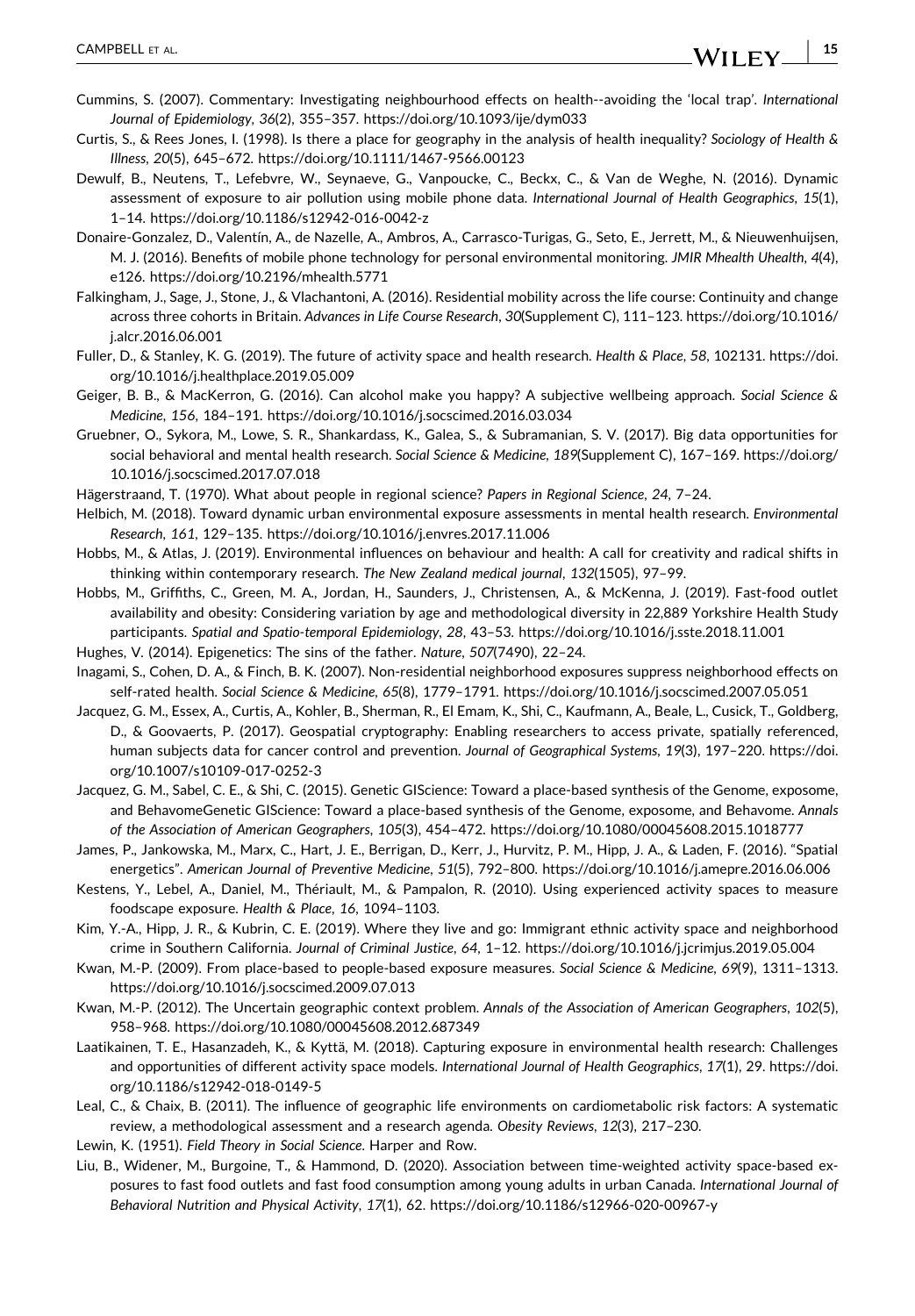#### <span id="page-15-0"></span>**16 WILEY** CAMPBELL ET AL.

- Macintyre, S., Ellaway, A., & Cummins, S. (2002). Place effects on health: How can we conceptualise, operationalise and measure them? *Social Science & Medicine*, *55*(1), 125–139. [https://doi.org/10.1016/S0277](https://doi.org/10.1016/S0277-9536(01)00214-3)‐9536(01)00214‐3
- Morris, T., Manley, D., & Sabel, C. E. (2016). *Progress in Human Geography*. <https://doi.org/10.1177/0309132516649454>
- Newsome, T. H., Walcott, W. A., & Smith, P. D. (1998). Urban activity spaces: Illustrations and application of a conceptual model for integrating the time and space dimensions. *Transportation*, *25*, 357–377.
- Oliver, M., Mavoa, S., Badland, H., Parker, K., Donovan, P., Kearns, R. A., Lin, E.‐Y., & Witten, K. (2015). Associations between the neighbourhood built environment and out of school physical activity and active travel: An examination from the Kids in the City study. *Health & Place*, *36*, 57–64. <https://doi.org/10.1016/j.healthplace.2015.09.005>
- Pearce, J., Dorling, D., Wheeler, B., Barnett, R., & Rigby, J. (2006). Geographical inequalities in health in New Zealand, 1980‐ 2001: The gap widens. *Australian & New Zealand Journal of Public Health*, *30*(5), 461–466. [https://doi.org/10.1111/j.](https://doi.org/10.1111/j.1467-842X.2006.tb00465.x) 1467‐[842X.2006.tb00465.x](https://doi.org/10.1111/j.1467-842X.2006.tb00465.x)
- Perchoux, C., Chaix, B., Cummins, S., & Kestens, Y. (2013). Conceptualization and measurement of environmental exposure in epidemiology: Accounting for activity space related to daily mobility. *Health & Place*, *21*, 86–93.
- Perchoux, C., Chaix, B., & Kestens, Y. (2019). Activity spaces in place and health research: Novel exposure measures, data collection tools, and designs. *Health & Place*, *58*, 102130. <https://doi.org/10.1016/j.healthplace.2019.05.008>
- Pew Research Center. (2015). *The Smartphone Difference*. Retrieved from [http://assets.pewresearch.org/wp](http://assets.pewresearch.org/wp-content/uploads/sites/14/2015/03/PI_Smartphones_0401151.pdf)‐content/ [uploads/sites/14/2015/03/PI\\_Smartphones\\_0401151.pdf](http://assets.pewresearch.org/wp-content/uploads/sites/14/2015/03/PI_Smartphones_0401151.pdf)
- Portegijs, E., Keskinen, K., Tsai, L.‐T., Rantanen, T., & Rantakokko, M. (2017). Physical limitations, walkability, perceived environmental facilitators and physical activity of older adults in Finland. *Ijerph*, *14*(3), 333. [https://doi.org/10.3390/](https://doi.org/10.3390/ijerph14030333) [ijerph14030333](https://doi.org/10.3390/ijerph14030333)
- Rabe, B., & Taylor, M. (2009). *Residential mobility, neighbourhood quality and life‐course events*. Institute for Social and Economic Research.
- Rappaport, S. M. (2011). Implications of the exposome for exposure science. *Journal of Exposure Science and Environmental Epidemiology*, *21*(1), 5–9.
- Richardson, D. B., Kwan, M.‐P., Alter, G., & McKendry, J. E. (2015). Replication of scientific research: Addressing geoprivacy, confidentiality, and data sharing challenges in geospatial research. *Annals of GIS*, *21*(2), 101–110. [https://doi.org/10.](https://doi.org/10.1080/19475683.2015.1027792) [1080/19475683.2015.1027792](https://doi.org/10.1080/19475683.2015.1027792)
- Richardson, D. B., Volkow, N. D., Kwan, M.‐P., Kaplan, R. M., Goodchild, M. F., & Croyle, R. T. (2013). Spatial turn in health research. *Science*, *339*(6126), 1390–1392. <https://doi.org/10.1126/science.1232257>
- Rosenberg, M. (2016a). Health geography II. *Progress in Human Geography*, *40*(4), 546–554. [https://doi.org/10.1177/](https://doi.org/10.1177/0309132515581094) [0309132515581094](https://doi.org/10.1177/0309132515581094)
- Rosenberg, M. (2016b). Health geography III. *Progress in Human Geography*, *41*(6), 832–842. [https://doi.org/10.1177/](https://doi.org/10.1177/0309132516670054) [0309132516670054](https://doi.org/10.1177/0309132516670054)
- Rundle, A. G., Sheehan, D. M., Quinn, J. W., Bartley, K., Eisenhower, D., Bader, M. M. D., Lovasi, G. S., & Neckerman, K. M. (2016). Using GPS data to study neighborhood walkability and physical activity. *American Journal of Preventive Medicine*, *50*(3), e65–e72. <https://doi.org/10.1016/j.amepre.2015.07.033>
- Sallah, K., Giorgi, R., Bengtsson, L., Lu, X., Wetter, E., Adrien, P., & Gaudart, J. (2017). Mathematical models for predicting human mobility in the context of infectious disease spread: Introducing the impedance model. *International Journal of Health Geographics*, *16*(1), 42. [https://doi.org/10.1186/s12942](https://doi.org/10.1186/s12942-017-0115-7)‐017‐0115‐7
- Schick, R. S., Kelsey, T. W., Marston, J., Samson, K., & Humphris, G. W. (2018). MapMySmoke: Feasibility of a new quit cigarette smoking mobile phone application using integrated geo‐positioning technology, and motivational messaging within a primary care setting. *Pilot and Feasibility Studies*, *4*, 19. [https://doi.org/10.1186/s40814](https://doi.org/10.1186/s40814-017-0165-4)‐017‐0165‐4
- Setton, E., Marshall, J. D., Brauer, M., Lundquist, K. R., Hystad, P., Keller, P., & Cloutier‐Fisher, D. (2010). The impact of daily mobility on exposure to traffic‐related air pollution and health effect estimates. *Journal of Exposure Science and Environmental Epidemiology*, *21*, 42–48. <https://doi.org/10.1038/jes.2010.14>
- Sherman, J. E., Spencer, J., Preisser, J. S., Gesler, W. M., & Arcury, T. A. (2005). A suite of methods for representing activity space in a healthcare accessibility study. *International Journal of Health Geographics*, *4*, 24–24. [https://doi.org/10.1186/](https://doi.org/10.1186/1476-072X-4-24) 1476‐[072X](https://doi.org/10.1186/1476-072X-4-24)‐4‐24
- Smith, L., Foley, L., & Panter, J. (2019). Activity spaces in studies of the environment and physical activity: A review and synthesis of implications for causality. *Health & Place*, *58*, 102113.2019/07/01/. [https://doi.org/10.1016/j.healthplace.](https://doi.org/10.1016/j.healthplace.2019.04.003) [2019.04.003](https://doi.org/10.1016/j.healthplace.2019.04.003)
- Spielman, S. E., & Yoo, E. ‐h. (2009). The spatial dimensions of neighborhood effects. *Social Science & Medicine*, *68*(6), 1098–1105. <https://doi.org/10.1016/j.socscimed.2008.12.048>
- Steinhubl, S. R., Muse, E. D., & Topol, E. J. (2015). The emerging field of mobile health. *Science Translational Medicine*, *7*(283); 283rv3. 283rv283‐283rv283 <https://doi.org/10.1126/scitranslmed.aaa3487>